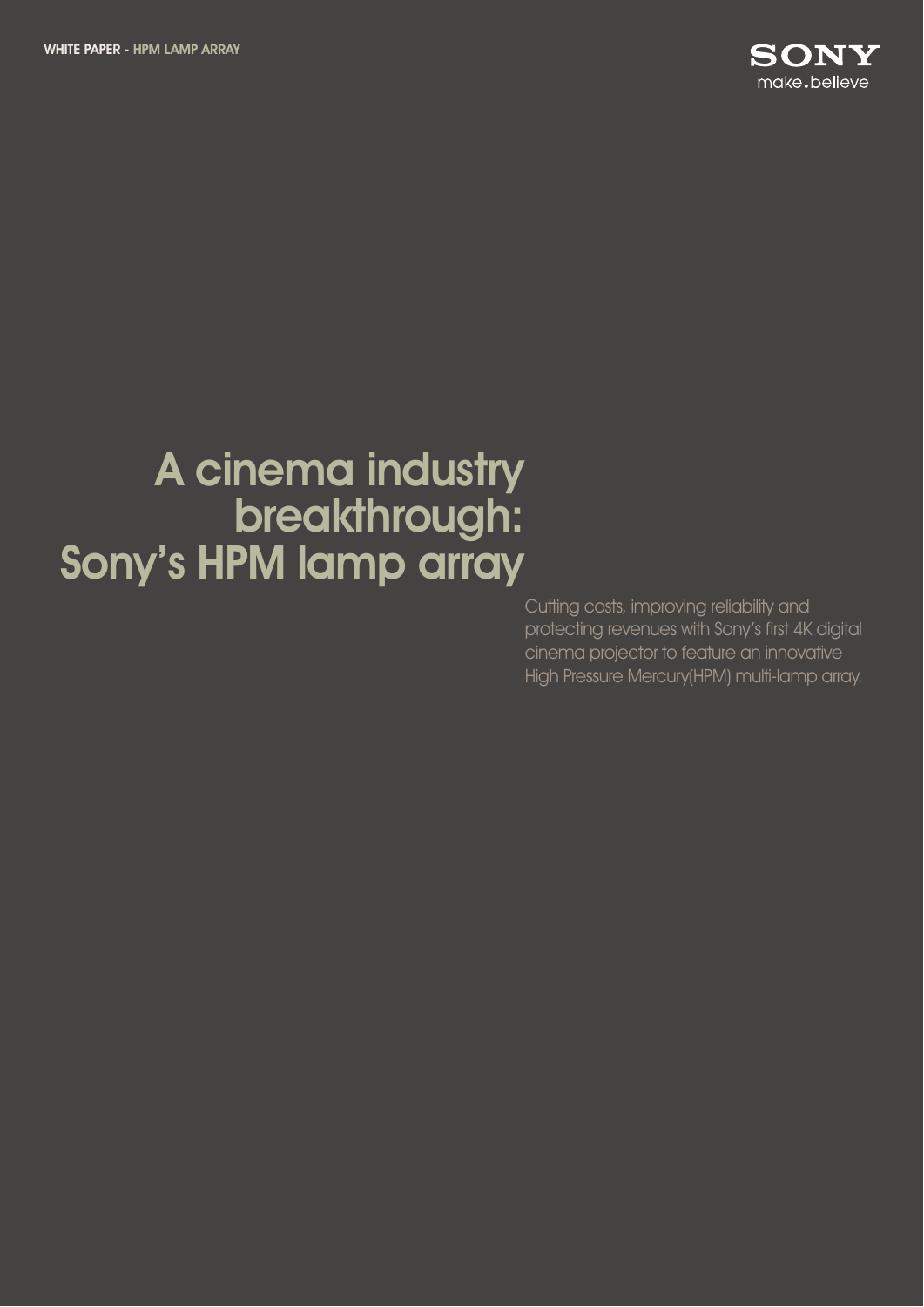# Sony's HPM lamp array: a new era in quality, reliability and cost-efficiency

Introduced in 2012, the SRX-R515P is Sony's fifth-generation 4K digital projection system. Delivering four times the image resolution of 2K projection systems, it also offers an average contrast ratio of 8,000:1 – currently the highest in the cinema industry and far in excess of DCI specifications (2,000:1).

Bringing the benefits of 4K picture quality to smaller and mediumsized theatres, the projector's ground breaking design enables significantly reduced ownership costs for cinema exhibitors.

The SRX-R515 is the world's first fully DCI compliant true 4K digital cinema projector to use an array of six High Pressure Mercury (HPM) lamps that together deliver a total rated light output of 15,000 lumens. Trusted for many years in other projection applications because of their compact size, lower cost and high light output, these lamps are new to the digital cinema market.

This paper discusses how this advanced HPM lamp array is deployed within Sony's acclaimed SRX-R515P digital projection system to achieve stunning 4K images while meeting full DCI compliance.

## Benefits at a glance

## The innovative optical engine and High Pressure Mercury (HPM) lamp array in Sony's SRX-R515P projector

Bright: The array of six HPM lamps in the Sony SRX-R515P 4K projector offers ample light levels to meet the exhibition needs of small-to medium-sized cinemas.

Consistently accurate: Excellent colour accuracy is maintained over the lamp's operating life.

Safe: There's no risk of injury from safely-contained HPM lamps, unlike Xenon sources that present a significant danger from shattered glass in the event of a lamp explosion.

**Resilient:** The HPM multi-lamp array keeps the whole screen evenly illuminated even in the event of one (or more) individual lamp failures.

Protected revenues: Resilience of the lamp array prevents show-stopping failures. Additional reassurance is also provided for cinemas with free lamp replacement within terms of a standard warranty.

Simple: No special training or protective clothing is needed to change lamps. All six cartridge-based lamps in the SRX-R515P can be replaced in just 5 minutes.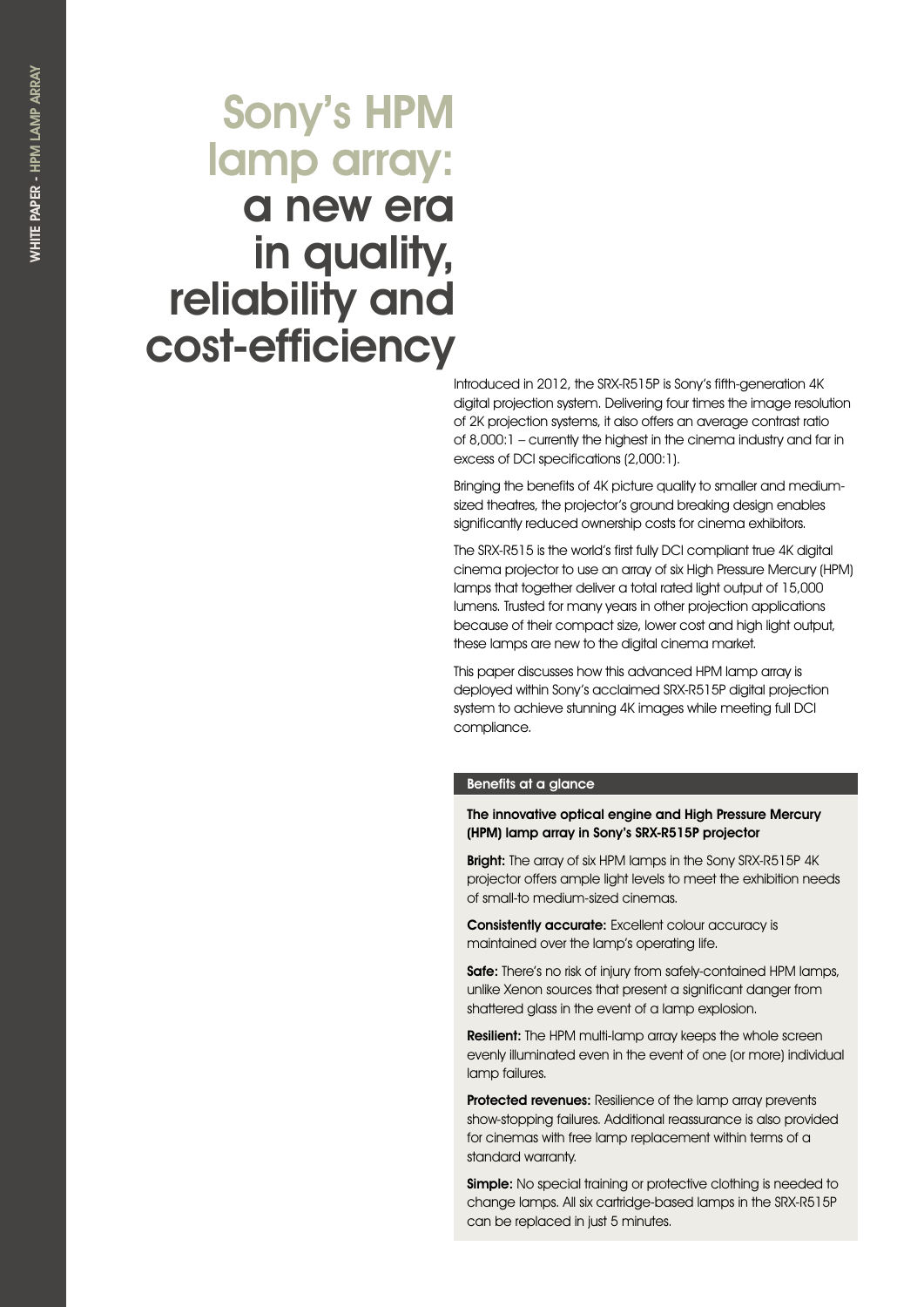## A question of illumination: the challenge of D-cinema projection

The primary purpose of all digital projection systems used in movie theatres is to place a bright image onto a large viewing surface. To do this, a projector combines light with an image. Between the light source and the screen are a number of critical components in the 'optical pathway' – including light integrator, colour separation filter, the SXRD panel, prism and lens as well as other elements.

Together, these components reduce the total amount of light that ultimately reaches the screen. For this reason most current Digital Cinema projection systems use sources of illumination that are many times brighter than standard domestic lighting.

The volume of light passing through a projection system is only one of the factors that determine how the final image looks on the screen. Digital projectors are thus designed to meet industry standards measuring the quality of light delivered (referred to as its 'chromaticity'), as well as the volume of light ('luminance') that's delivered on screen. These standards are contained within the current Digital Cinema Initiatives (DCI) (http://www. dcimovies.com/specification/index.html) specifications.

## Sony digital cinema projectors: the right lamp for the job

Sony uses both Xenon and HPM illumination systems for its family of 4K digital cinema projectors. The choice of light source – and the design of the projector itself – is optimised in each case to meet the technical requirements of each projector and its intended application.

Ideal for medium - and larger - cinema operators, the SRX-R320 uses a single Xenon lamp that's available in varying outputs up to 4.2kW. Designed to meet the needs of exhibitors with smaller screens, the SRX-R515P uses HPM lamps with 330W and 450W outputs in a multi-lamp array with six separate lamp sources. Both systems meet and exceed the standards required by the Digital Cinema Initiative (DCI) for use in D-cinema applications.

## The traditional choice: Xenon lamps

First introduced commercially in 1951, Xenon lamps remain the most widely used illumination source in cinema projection. They generate light by the ionisation of highly-pressurised xenon gas within the lamp by an electric current.

The temperature of the light-generating plasma at the electrodes can reach 6000°C, while the lamps are pressurised to around 30 atmospheres (440 PSI) when hot. Of the radiation produced by Xenon lamps around a third is visible light, with the remainder in ultraviolet and infrared parts of the spectrum. UV light emitted by these lamps is intense, making exposure potentially hazardous. Thermal emissions are also high, with temperatures of around 1050°C when operating.

Failure of a running lamp can result in an explosion that propels shards of hot glass around the inside of the lamp house, causing expensive damage to the reflector. Even a cold lamp is pressurised to around 10 atmospheres, so careful handling and protective clothing is recommended when changing lamps. Normally, failures occur towards the end of a lamp's nominal operating life: most lamps are changed before any catastrophic failure.

## Smaller size, longer life: High Pressure Mercury lamps

First developed by Phillips in 1995, High Pressure Mercury (HPM) arc lamps are used today in millions of commercial displays, projection systems and home theatre systems worldwide. Unlike traditional metal-halide lamps they use only vaporised mercury. HPM lamps are popular because they deliver high luminance levels relative to their power consumption, as well as longer operating life and compact size. Changing lamps is a simple operation and does not require specialist protective clothing that's essential with Xenon lamps.

The lamps comply with relevant European RoHS directives, and exemptions relating to hazardous substances which are recommended by the European Lamp Companies Federation (ELC).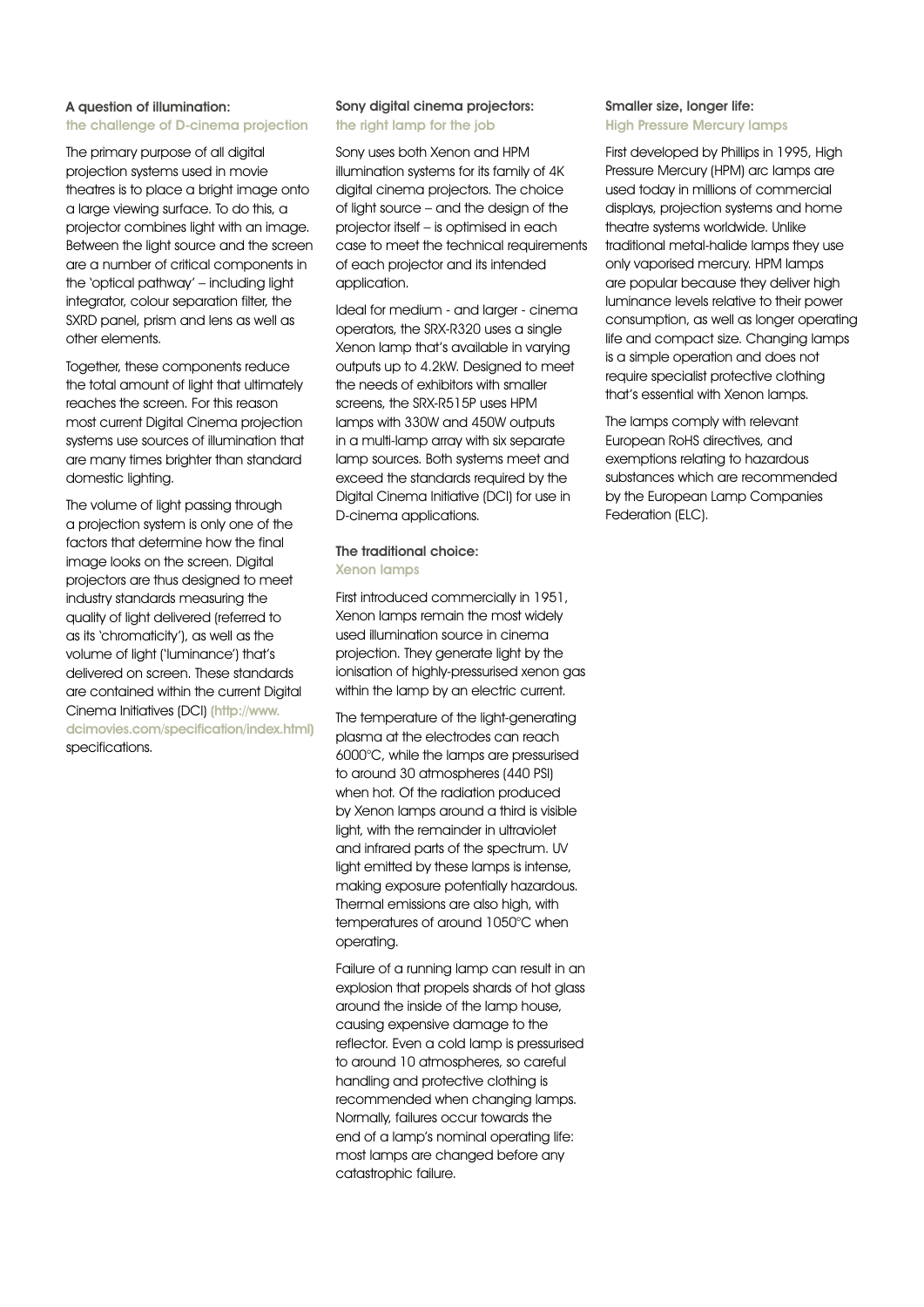## Seeing the light: differences between Xenon and HPM

For decades, Xenon lamps have been used as the default choice in commercial cinema projectors. As well as a difference in colour spectrum between Xenon and HPM sources, the maximum achievable lamp power using HPM is lower than that of Xenon.

In designing the SRX-R515P projection system, however, Sony developed a wholly new optical design featuring an HPM lamp with a spectrum output that's comparable with Xenon. In addition, the other traditional drawback of HPM sources – their relative lack of power – is addressed by the adoption of a brand-new multi-lamp array. This alone

has yielded dramatic improvements in convenience and handling safety that have always caused significant challenges to theatre operators using Xenon lamps.



Fig: Typical Xenon vs HPM light spectrum

Representing an industry step-change, the six-lamp HPM system featured in the SRX-R515P offers several significant benefits to cinema operators that are summarised here:

| <b>Issue</b>                                       | <b>HPM lamp</b>                                                                                                                                                                                          | Xenon lamp                                                                                                                      |  |
|----------------------------------------------------|----------------------------------------------------------------------------------------------------------------------------------------------------------------------------------------------------------|---------------------------------------------------------------------------------------------------------------------------------|--|
| Lamp replacement time and<br>handling requirements | Under 5 minutes for 6 lamps. The lamp cartridge<br>is easy to insert and does not require adjustment<br>of the igniter position.                                                                         | More than 30 minutes. Special tools are needed<br>to replace the lamp, and the igniter position must<br>also be adjusted.       |  |
|                                                    | No need to take special handling precautions,<br>since the lamp is not pressured and there is no<br>risk of explosions causing injury when not in use.                                                   | Special protection gear must be worn and extra<br>care exercised to guard against risk of highly<br>pressurised lamp exploding. |  |
|                                                    |                                                                                                                                                                                                          |                                                                                                                                 |  |
| Show stop                                          | Multi lamp system never causes a show stop<br>even if some lamps go down.                                                                                                                                | Single lamp may cause a show stop if the lamp<br>goes down.                                                                     |  |
|                                                    | Xenor                                                                                                                                                                                                    | Able to keep showing<br>Stop showing<br>Reflector for Xenon lamp (Expensive)                                                    |  |
|                                                    |                                                                                                                                                                                                          | Usage time                                                                                                                      |  |
| <b>Flicker</b>                                     | Individual lamp's flicker on multi-lamp system has<br>Lamp flicker on single lamp system has<br>very little influence on image quality.<br>significant detrimental effect influence on<br>image quality. |                                                                                                                                 |  |
| Lamp power (brightness)                            | In general, HPM lamp power is lower<br>than Xenon. HPM lamp is commonly used<br>in smaller projectors, or configured as<br>multi-lamp array.                                                             | Xenon lamp power is higher and good for<br>illuminating very large screens.                                                     |  |
| Management of lamp lifespan                        | Better to keep lamp on during the day.                                                                                                                                                                   | Better to turn off lamp between shows.                                                                                          |  |
| Lamp power consumption                             | Theatres with small screens can use fewer<br>lamps, reducing power consumption.                                                                                                                          | Can turn off lamp between shows, contributing<br>to lower overall power consumption.                                            |  |
|                                                    |                                                                                                                                                                                                          |                                                                                                                                 |  |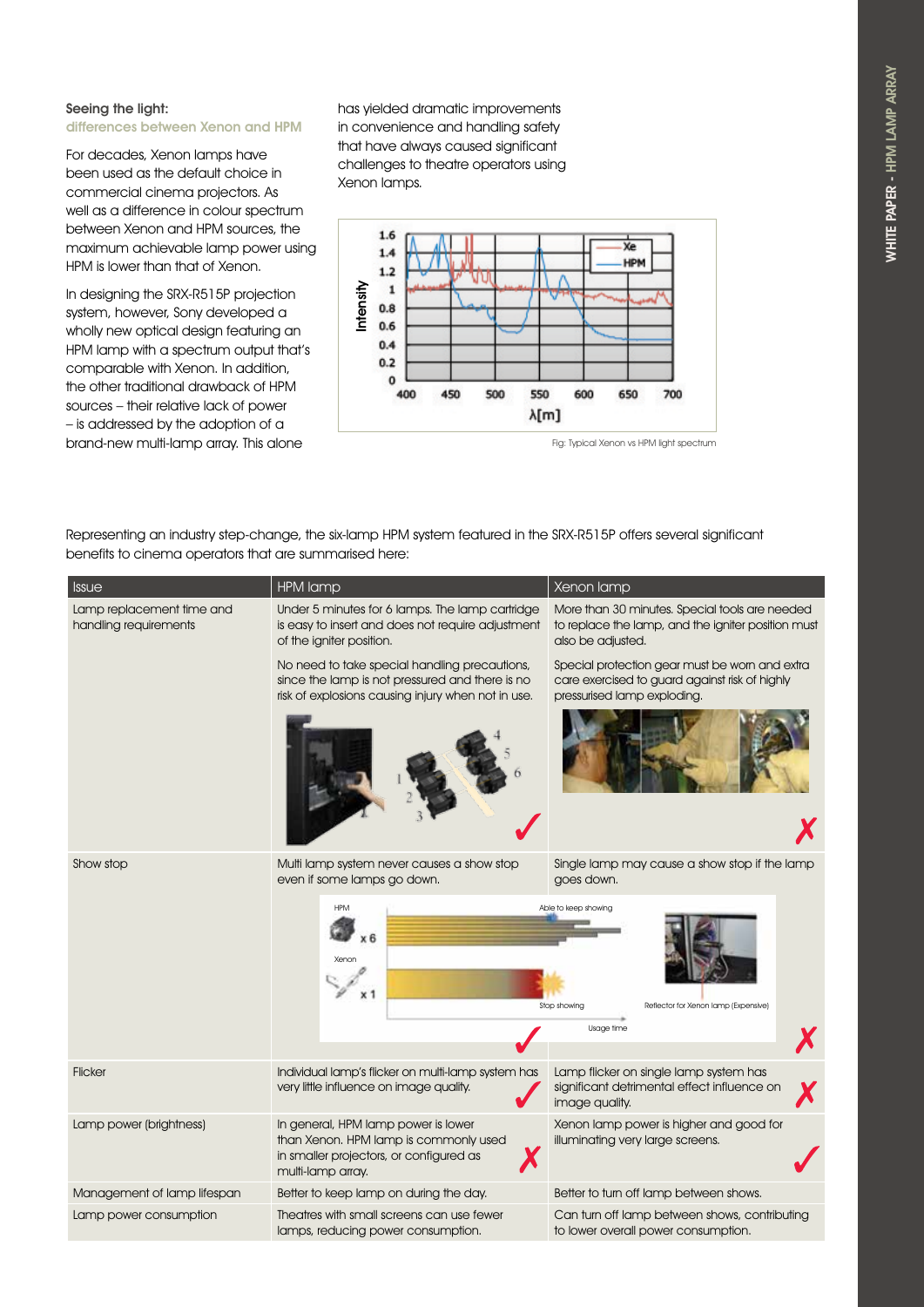## Beautiful images by design: a complete optical system

The optical system of the Sony SRX-R515P combines light from multiple HPM lamps. The projector's innovative optical design achieves a similar light output to that of the SRX-R320 projector equipped with a single Xenon lamp.

The projector's SXRD imaging panel is specifically designed to optimise the light spectrum of HPM lamps and achieve DCI specifications. Also, the architecture of the light path is combined with additional colour filtering that broadens the range of red spectrum as shown below. These factors compensate for relatively low levels of red light in the HPM lamp's natural spectrum, boosting levels to match those of naturally-occurring green and blue.



#### Fig: Comparative profile of actual light output (SRX-R320 uses a single Xenon lamp, SRX-R515P uses 6x HPM lamps)

The result is light with an even spectral balance and high light intensity which conforms to the DCI colour gamut. The following diagram shows the colour of both the SRX-R320 (using a Xenon lamp) and the SRX-R515P (using HPM lamps). The colour gamut achieved by the SRX-R515P extends beyond DCI specifications, and is almost equal to that of SRX-R320.



Fig: SRX-R515P & SRX-R320 conformity to DCI color space on business continuity for cinema

## True colours: achieving a stable, consistent

colour spectrum

The colour spectrum of Xenon, HPM and all other lamp types changes gradually throughout their operational life. This is typically due to the high electrical voltage and temperature inside the lamp that causes 'sputtering' of arc materials inside the bulb, and a variation in chemical composition of the silica glass bulb itself. These materials absorb particular wavelengths of light, changing the lamp's spectrum output with prolonged use.

The optical design of the SRX-R515P is optimised to use the most stable parts of the available colour spectrum. By avoiding parts of the spectrum with the highest levels of change, the system minimizes colour shift over the life of the lamps.



Fig: Change in HPM lamp spectrum over time

## Power of six:

## the world's first HPM multi-lamp array lets the show go on

The Sony SRX-R515P is the world's first DCI-approved digital cinema projector to use a specially-designed array of six separate HPM lamps. The lamps used in this system have been designed specifically for use in mission-critical cinema applications where business continuity is paramount.

A projection system using an array of lamps is intrinsically more reliable than a system using one lamp. Failure of a single lamp system during a performance would bring the show to an abrupt end. This severely impacts owners – both in terms of money lost in refunds on the night and also potentially discouraging customers from returning.

A similar failure on a multi-lamp system would not result in the show stopping. The HPM array in the SRX-R515P allows the show to continue, even in the event of a number of lamps or lamp

power supplies failing. In exceptional circumstances, the projector could run with as few as two lamps lit.

For even greater peace of mind, the HPM lamps used in the SRX-R515P are protected by a manufacturer's warranty. If an individual lamp fails, a free replacement will be supplied by Sony Professional Solutions Europe within the warranty conditions. Future system updates will allow cinema operators to extract lamp operating data directly from the projector, and email this information directly to Sony in support of warranty claims.

## Greater operational flexibility for cinema owners

The intrinsic versatility of this multi-lamp array gives other operating advantages. If desired, cinema owners can opt at any time to run the projector with fewer than six lamps lit. As well as extending operating life, this reduces electrical power consumption with consequent savings in running costs.

This flexibility can be particularly attractive for small cinemas that do not require the HPM array's maximum rated light output to achieve optimum image brightness. Here, the SRX-R515P can operate with as few as two lamps lit, without unduly compromising picture quality or contrast.

This ability to control illumination levels also helps cinemas cater for the differing needs of 2D and 3D presentation. For 2D screenings, the SRX-R515P can be run with fewer lamps lit – as few as two, depending on screen size. For 3D programmes, the projectionist may elect to operate the projector with all six lamps lit. This delivers maximum brightness that's desirable for 3D presentation because of inevitable light losses in the optical system.

This contrasts favourably with projectors using xenon lamps, where brightness cannot be controlled at will to suit 2D or 3D presentation. Typically, xenon lamps (and often their respective power supplies) need to be exchanged for 2D/3D screenings – a laborious and potentially risky process.

With the SRX-R515P and its unique HPM multi-lamp array, cinema operators are offered unprecedented flexibility in balancing their day-to-day operational requirements with other factors including power consumption, energy costs and lamp life.